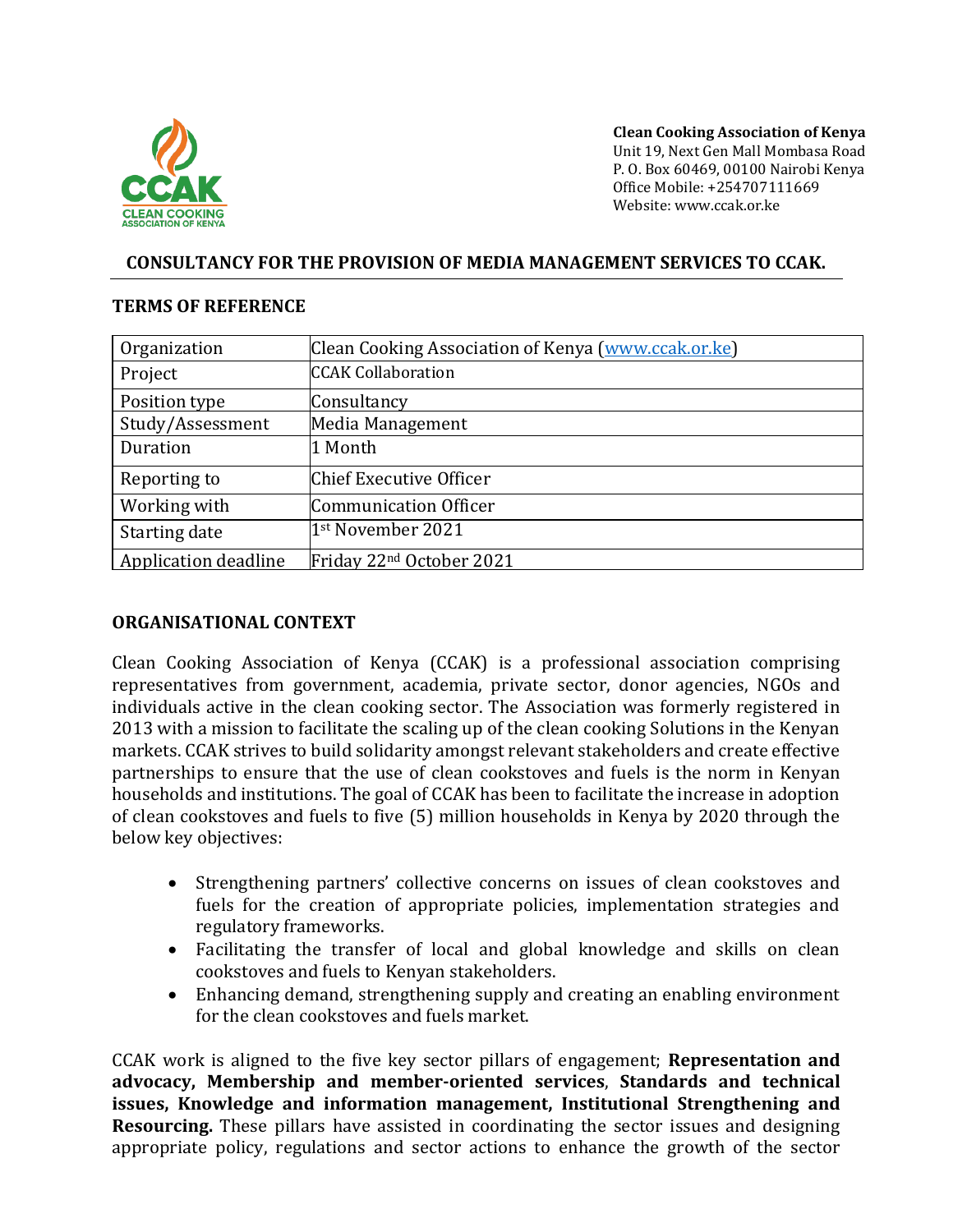businesses, through this, CCAK has been recognised as the sector champion influencing a suitable market environment and capacity development of its members and other stakeholders, enabling them to cause universal adoption of clean and efficient cooking solutions in Kenya.

# **1. ABOUT THE CLEAN COOKING WEEK**

CCAK has over the time continued to support the clean cooking agenda, advocate for the adoption of clean cooking technologies; and create an enabling environment for the clean cooking sector since her interception in 2012. Last year, CCAK was able to hold the first clean cooking week in September 2020 through support by Hivos under the green and inclusive energy programme. The clean cooking week focused on women and clean cooking.

This year, CCAK has partnered with the Ministry of Energy (MOE) in organizing the second Clean Cooking Week with an aim to promote renewable energy especially clean cooking, through awareness creation on clean cooking solutions and advocating for clean cooking agenda consideration at the national and county level. This will involve discussions with sector stakeholders; knowledge sharing, media engagement to create awareness and increase publicity that is geared towards accelerating access to clean cooking by 2028.

The theme for the week **is** *"Renewing the Clean Cooking Focus- Tapping into the nexus of Clean Cooking Energy Innovation space."*

# **2. OVERVIEW AND OBJECTIVE**

The objective of the project is to provide communications support to the Clean Cooking Association of Kenya to help them build a foundation for effective communication to the local governments and other relevant stakeholders from the public and private sector, on which they can further build and develop their national communication activities. The objective is for identified national audiences (through the media) for our members to be well-informed about the Clean Cooking Week and the benefits of using clean cooking solution. They will receive information on this in different ways, through a variety of channels. They will be increasingly aware of project intention and the visibility of the affirmative funding will be raised.

Under the guidance and supervision of the Communication Officer, the consultant will assist in:

- 1. Development and production of multimedia content to increase media reach & visibility effectiveness,
- 2. Integrating digital into all aspects of the implementation of the Launch Strategy in line with the association's Communication Strategy and branding.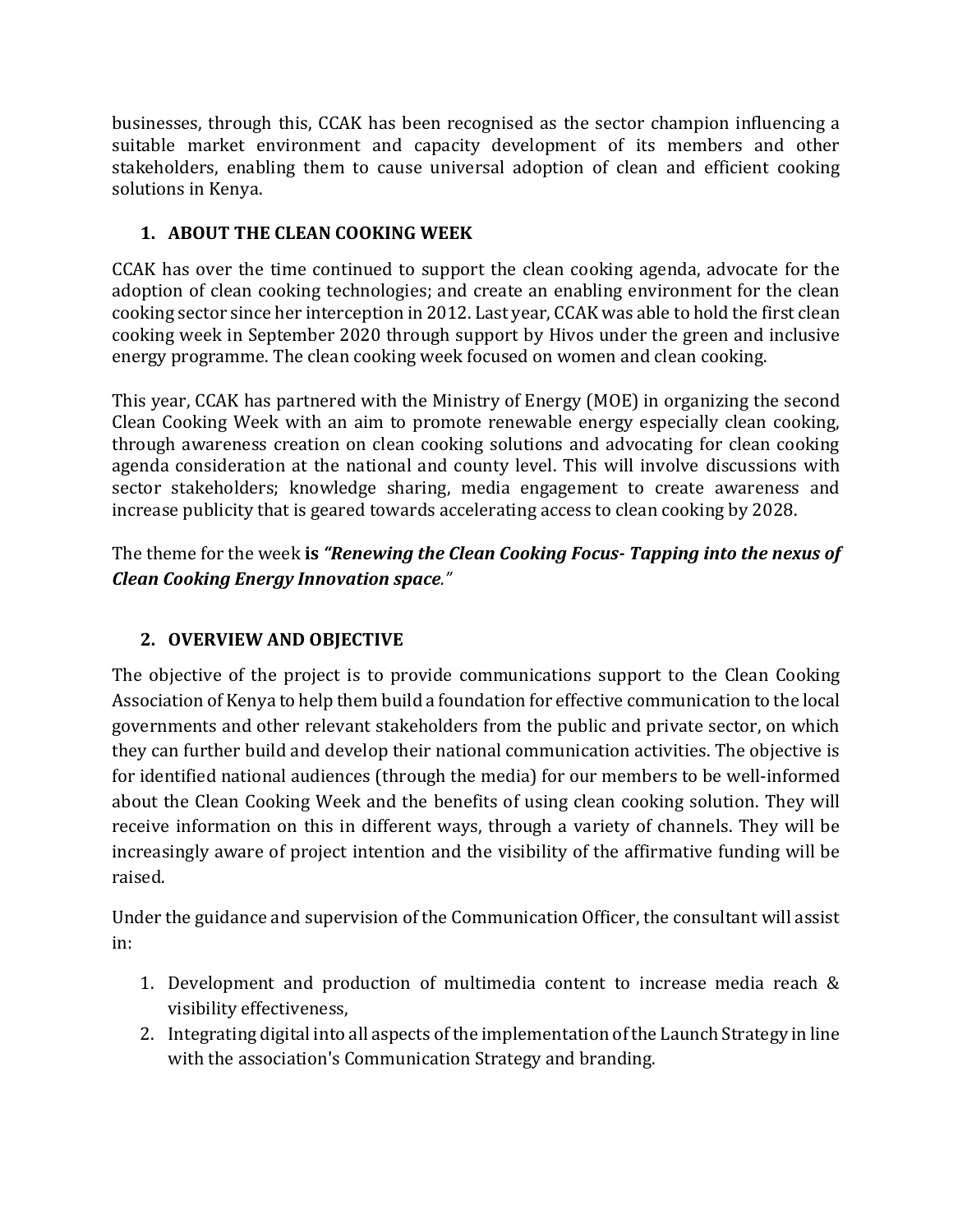### **3. SCOPE OF THE ASSIGNMENT**

Under the guidance of the Communication Officer, the consultant will be expected to develop and implement the project as per the below deliverables.

# **Media Engagement**

- 1. To coordinate the production of comprehensive feature stories that highlight what CCAK does and capture specific of Launch.
- 2. Planning and coordinating the clean cooking week launch.
- 3. The consultant will also organize some One-on-one interviews for CEO and CCAK members/partners with the media station
- 4. To coordinate media activities during the period of the consultancy, this includes:
	- Circulating the media advisory announcing select activities related to the launch
	- Pitch the story to editors and rallying their support to cover the clean cooking week launch
	- Carefully select and invite journalists to cover the clean cooking week launch and any other meeting requested for by CCAK
	- Assist in popularizing the launch through various channels and networks
	- Assist in reviewing and circulating press releases for the launch
	- Write 8 solid feature stories
	- Develop a strong social media campaign
	- Develop a database of stakeholders (as specified by CCAK) in renewable energy to be invited for the working group.
	- Write an op-ed and pitching it under the by-line of CCAK to key newspapers.
	- Assist the Communications Officer to manage media requests/queries locally
	- Prepare a comprehensive report on the media coverage.

# **Deliverables**

- Database of key stakeholders i.e. media journalists writing on renewable energy and business writers.
- 8 feature stories in mainstream print and television
- 8 interviews with senior CCAK staff and CCAK members on mainstream media and television.
- 3 opinion piece
- 1 press release
- Social media posting with relevant hashtags
- Consultancy report at the end of the assignment media monitoring report (newspaper cuttings, links to online coverage, the clip for TV coverage, etc.)

# **4. TIMELINE**

The consultant is expected to produce all deliverables inclusive of several rounds of feedback (to the extent that it is needed). The contract will run from **1st to 30th November 2021**